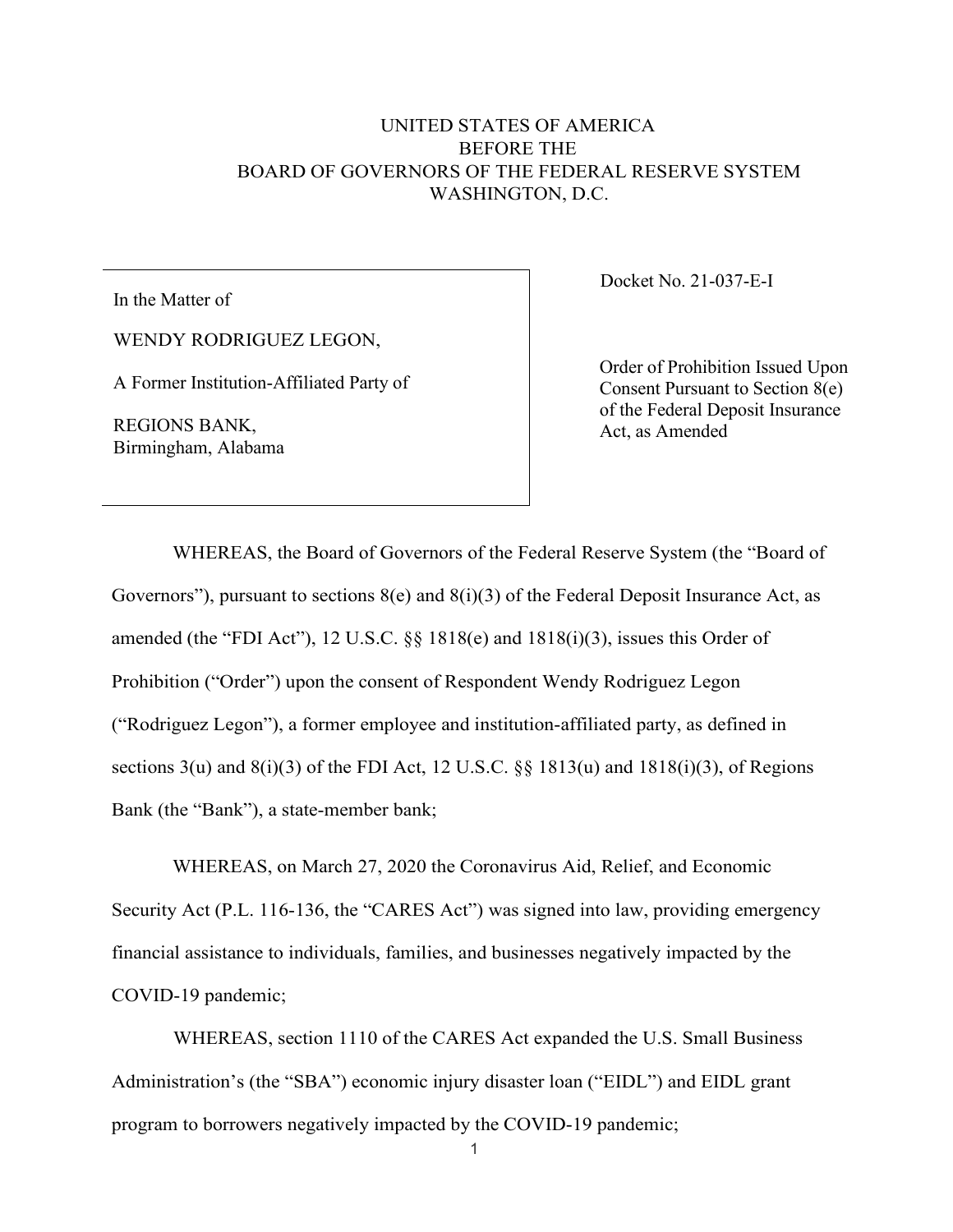WHEREAS, in order to obtain an EIDL or grant, borrowers were required to submit an application to the SBA and sign a loan authorization agreement under penalty of perjury certifying compliance with all EIDL requirements, providing information, such as average monthly payroll expenses and number of employees, and agreeing that loan proceeds would be used for specifically authorized purposes;

WHEREAS, during July 2020, Rodriguez Legon, while employed as a financial relationship specialist at a Bank branch in Miami, Florida, applied for and obtained an EIDL of \$15,800 from the SBA based on materially false and fraudulent representations and used the proceeds of the loan for personal and other unauthorized expenses in violation of the terms of the EIDL and applicable laws and regulations;

WHEREAS, the EIDL funds were deposited in Rodriguez Legon's Bank account and she withdrew these funds by making two \$7,400 withdrawals on consecutive days to avoid the Bank's filing of a Currency Transaction Report;

WHEREAS, Rodriguez Legon's conduct was contrary to the Bank's internal policies and constituted violations of law or regulation, unsafe or unsound banking practices, or breaches of fiduciary duty;

WHEREAS, Rodriguez Legon had a financial gain of \$15,800, representing the EIDL proceeds, resulting from her misconduct; and

WHEREAS, by affixing her signature hereunder, Rodriguez Legon has consented to the issuance of this Order by the Board of Governors and has agreed to comply with each and every provision of this Order, and has waived any and all rights she might have pursuant to 12 U.S.C. § 1818, 12 C.F.R. Part 263, or otherwise: (a) to the issuance of a notice of intent to prohibit on any other matter implied or set forth in this Order; (b) to a hearing for the purpose of taking evidence with respect to any matter implied or set forth

2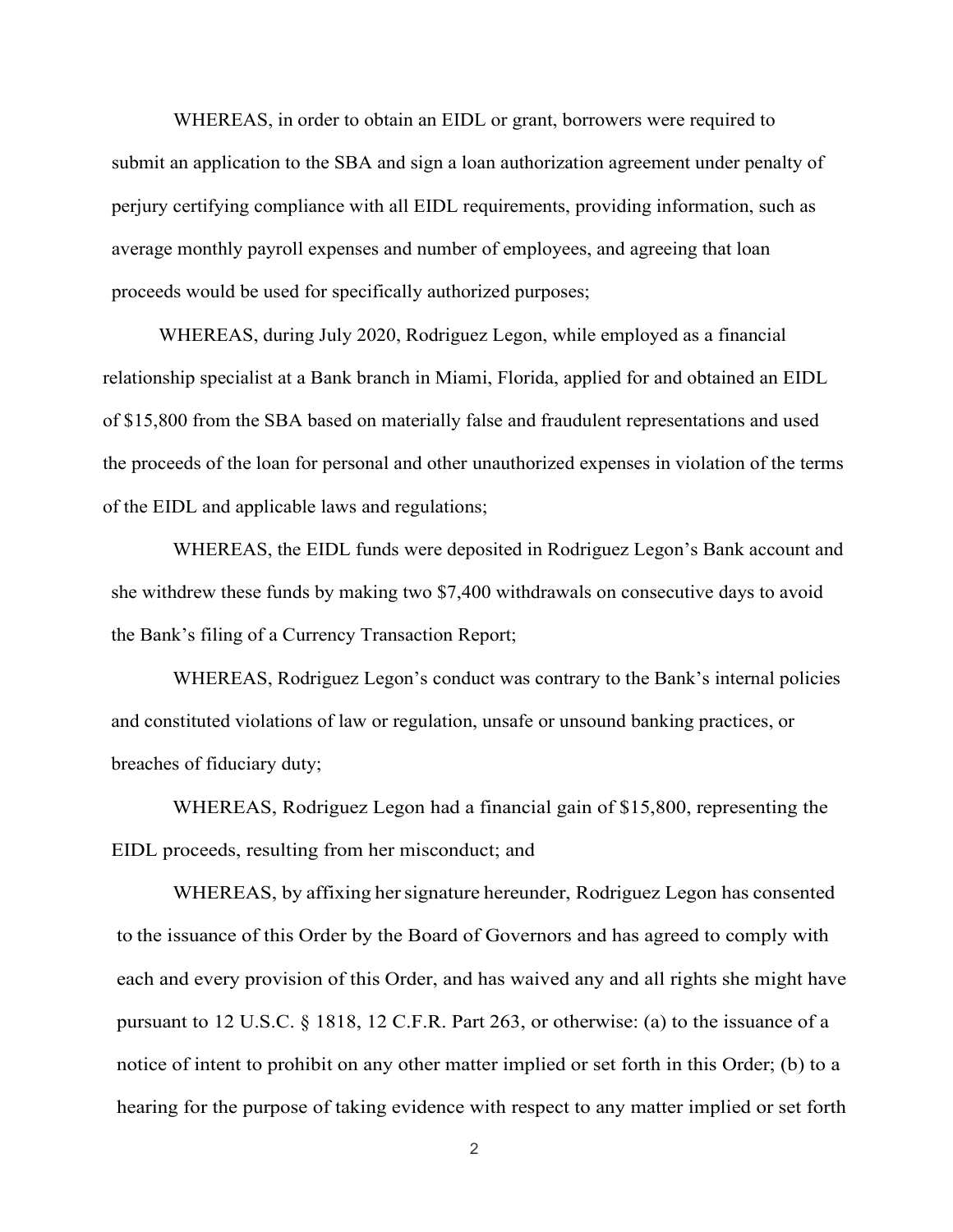in this Order; (c) to obtain judicial review of this Order or any provision hereof; and (d) to challenge or contest in any manner the basis, issuance, terms, validity, effectiveness, or enforceability of this Order or any provision hereof.

NOW, THEREFORE, before the filing of any notices, or the taking of any testimony or adjudication of or finding on any issue of fact or law herein, and without Rodriguez Legon admitting or denying any allegation made or implied by the Board of Governors in connection herewith, and solely for the purpose of settlement of this matter without a formal proceeding being filed and without the necessity for protracted litigation or extended hearings,

## IT IS HEREBY ORDERED that:

1. Rodriguez Legon, without the prior written approval of the Board of Governors and, where necessary pursuant to section  $8(e)(7)(B)$  of the FDI Act, 12 U.S.C. § 1818(e)(7)(B), another Federal financial institutions regulatory agency, is hereby and henceforth prohibited from:

- a. participating in any manner in the conduct of the affairs of any institution or agency specified in section  $8(e)(7)(A)$  of the FDI Act, 12 U.S.C. § 1818(e)(7)(A), including, but not limited to, any insured depository institution or any holding company of an insured depository institution, or any subsidiary of such holding company, or any foreign bank or company to which subsection (a) of 12 U.S.C. § 3106 applies and any subsidiary of such foreign bank or company;
- b. soliciting, procuring, transferring, attempting to transfer, voting or attempting to vote any proxy, consent, or authorization with respect to any voting rights in any institution described in section  $8(e)(7)(A)$  of the FDI Act, 12 U.S.C. § 1818(e)(7)(A);

3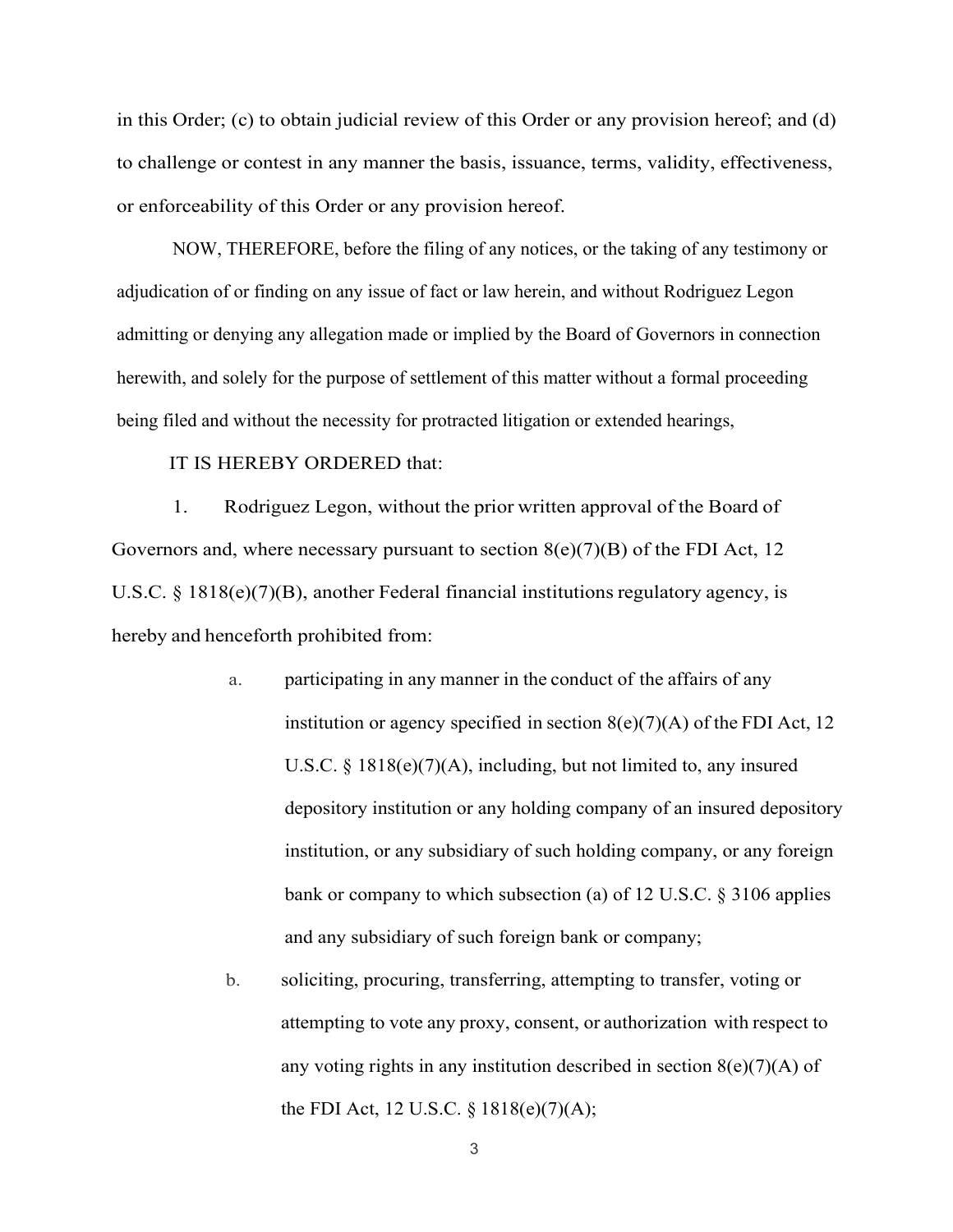- c. violating any voting agreement previously approved by any Federal banking agency; or
- d. voting for a director, or serving or acting as an institution-affiliated party, as defined in sections 3(u) and 8(b)(3) of the FDI Act, 12 U.S.C. §§ 1813(u) and 1818(b)(3), such as an officer, director or employee, in any institution described in section  $8(e)(7)(A)$  of the FDI Act, 12 U.S.C. § 1818(e)(7)(A).
- 2. All communications regarding this Order shall be addressed to:
	- (a) Richard Ashton, Esq. Deputy General Counsel David Williams, Esq. Associate General Counsel Board of Governors of the Federal Reserve System 20th & C Streets, N.W. Washington, DC 20551
	- (b) Wendy Rodriguez Legon

3. Any violation of this Ordershall separately subject Rodriguez Legon to appropriate civil or criminal penalties, or both, under sections 8(i) and (j) of the FDI Act, 12 U.S.C §§ 1818(i) and (j).

4 4. The provisions of this Order shall not bar, estop, or otherwise prevent the Board of Governors, or any other Federal or state agency or department, from taking any other action affecting Rodriguez Legon; provided, however, that the Board of Governors shall not take any further action against Rodriguez Legon on any matters concerning or arising from the matters addressed by this Order based upon facts presently known by the Board of Governors. This release and discharge shall not preclude or affect (i) any right of the Board of Governors to determine and ensure compliance with this Order, or (ii) any proceedings brought by the Board of Governors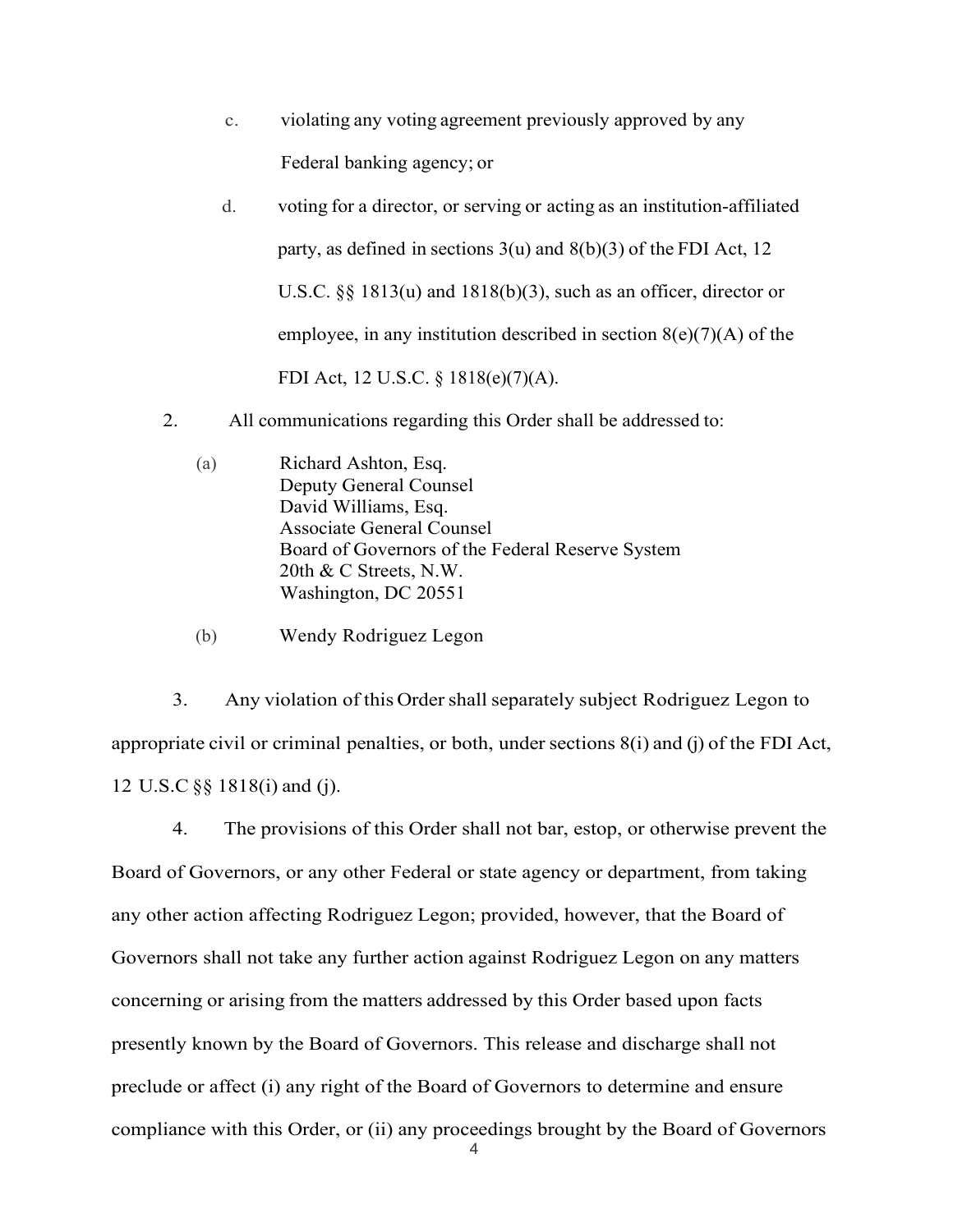to enforce the terms of this Order.

5. Each provision of this Order shall remain fullyeffective and enforceable until expressly stayed, modified, terminated, or suspended in writing by the Board of Governors.